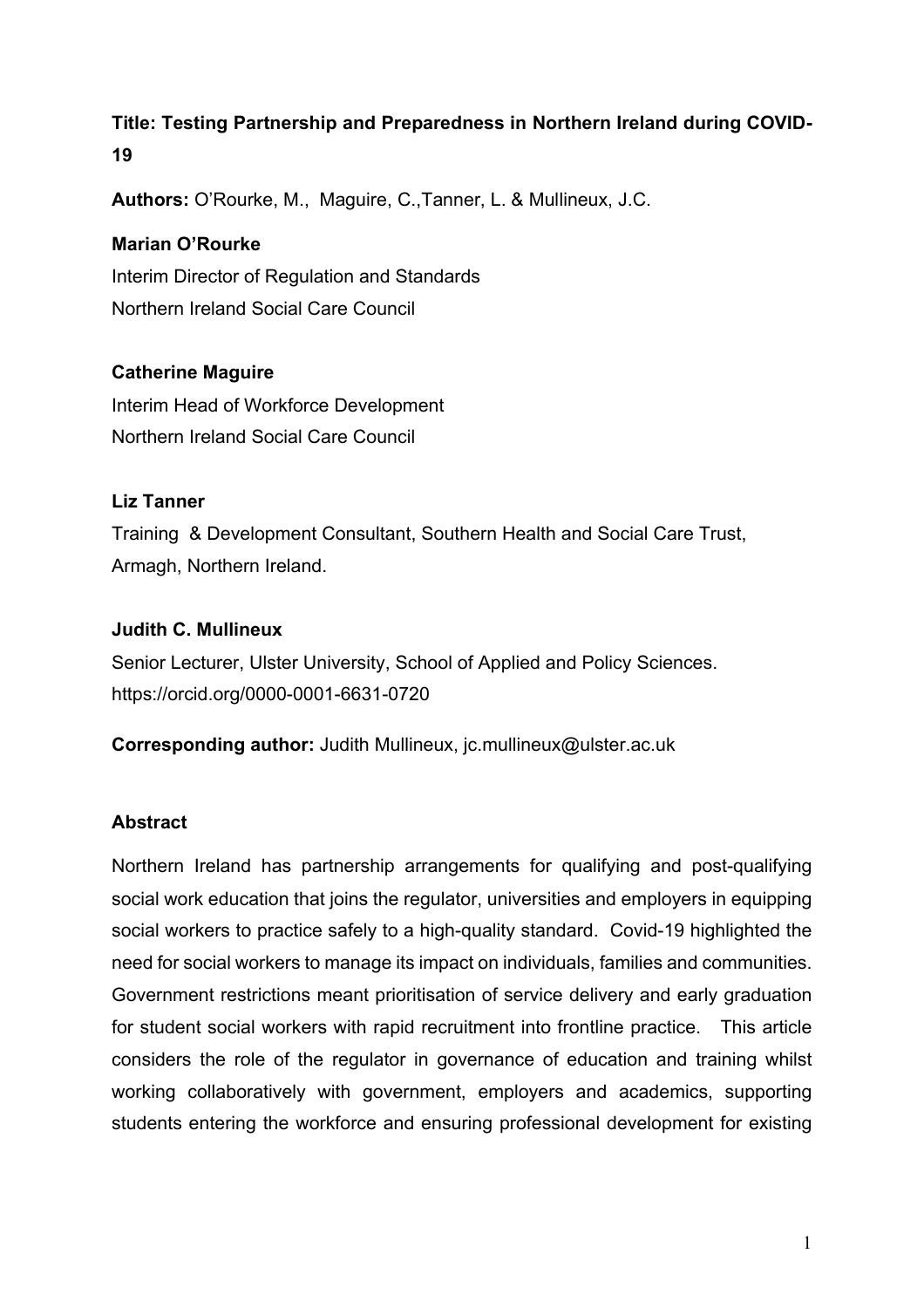workers. In telling the story we explore the dovetailing of functions that tested flexibility and rigour of existing systems and partnerships.

**Keywords:** social work; partnership; Covid-19; education; continuous professional development

# **Context**

Northern Ireland (NI) is the smallest region of the United Kingdom (UK) with a population of 1.8 million. Its devolved government has an extensive public sector that includes an integrated health and social care system (HSC). Its land border and history with the Republic of Ireland provides both opportunity and challenge in making social, economic and political policy and decisions. Devolution means that unique arrangements are often in place to meet local need thus enabling some flexibility in responding to the COVID-19 coronavirus first reported on  $27<sup>th</sup>$  February 2020 (BBC, 2020).

Distinct in NI, is the history of formalised partnership working in social work education, dating back to 1996 (Bamford, 1996; Wilson, 2014). NI has two universities, Queen's University and Ulster University with practice supervision provided by five Health and Social Care Trusts (Trusts), Criminal Justice, Education and Third sectors. The NI Social Care Council (Council), as the workforce regulator, registers social work students, social workers and social care workers<sup>1</sup>. The Council sets standards for professional conduct and practice and for social work education and training at both qualifying and post qualifying levels (NISCC, 2019a; 2012; 2020). Partnership is key and the model of regulation is premised on sharing decision making about what, where and how social workers and students learn and develop their practice. The profession's reflexivity and responsivity has been tested by the COVID-19 pandemic and reflective learning will be critical to the narrative that emerges as its legacy.

This paper presents the social work pathway from qualification to workplace transition to ongoing professional development. The significant role of the Council, its' partnerships and structures are explored in light of COVID-19 demands. A view from

 $1$  The NI Social Care Register comprises 527 student social workers, 6,577 social workers and 40,751 social care workers at 01/07/2020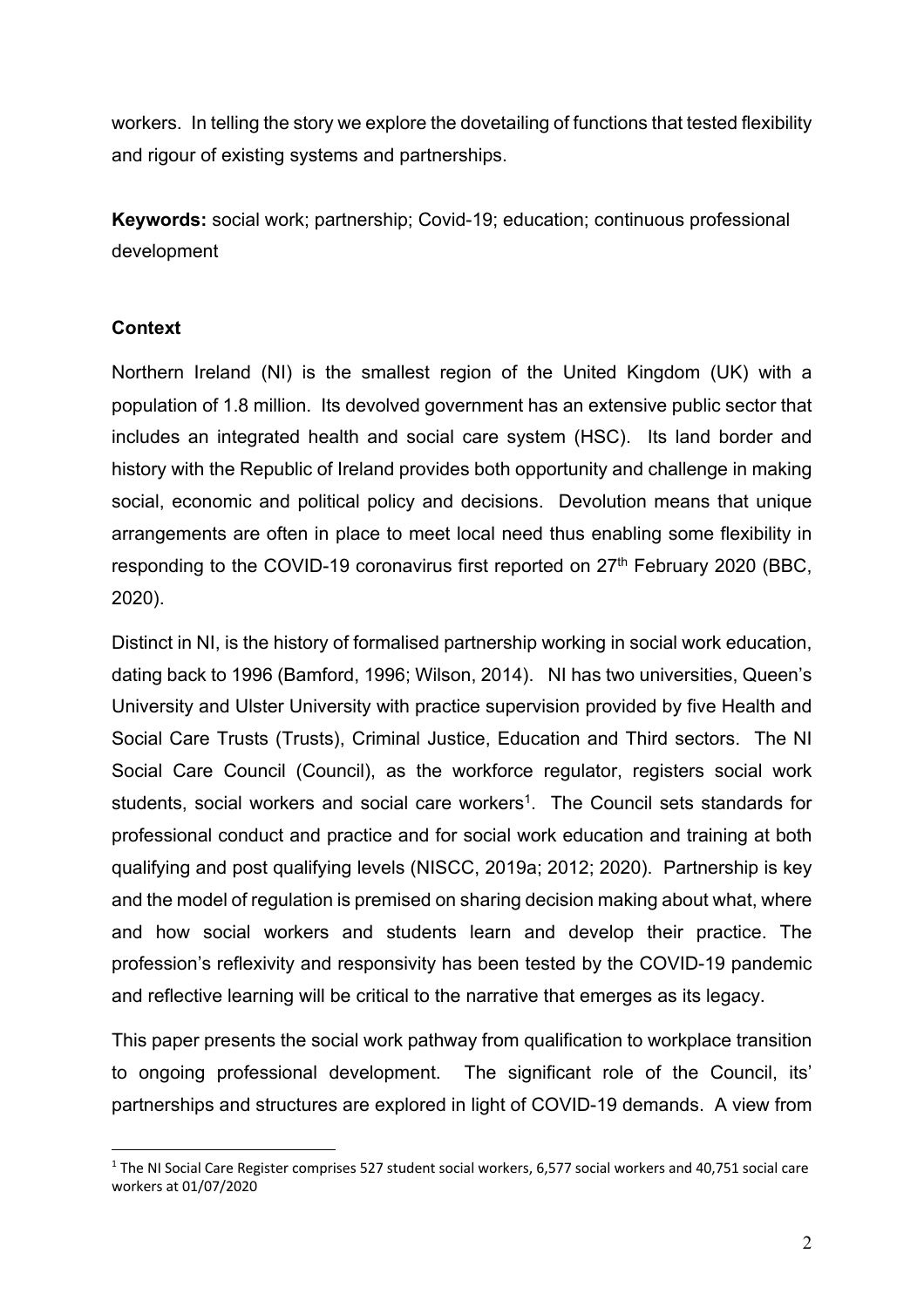frontline practice illustrates the unfolding impact and highlights areas for continued appraisal. The stress test on the strength of partnership is examined and preparedness for improving into the future considered.

# **The Education Continuum**

Social work education is supported by a strong weave of partnership that connect the Department of Health (DoH), as the sponsor department, the Council, course providers and employers. See Table 1. The NI Degree in Social Work Partnership (NIDSWP), appointed by the Council, co-ordinates delivery of the NI Degree in Social Work including the academic curriculum and practice learning opportunities to meet the Degree Framework Specification (DOH & NISCC, 2015). This is the required entry level qualification for the profession in NI.

# **Table One: Northern Ireland Degree in Social Work**

Arrangements to support the Delivery of Social Work Education in Northern Ireland **Strategic Direction** 

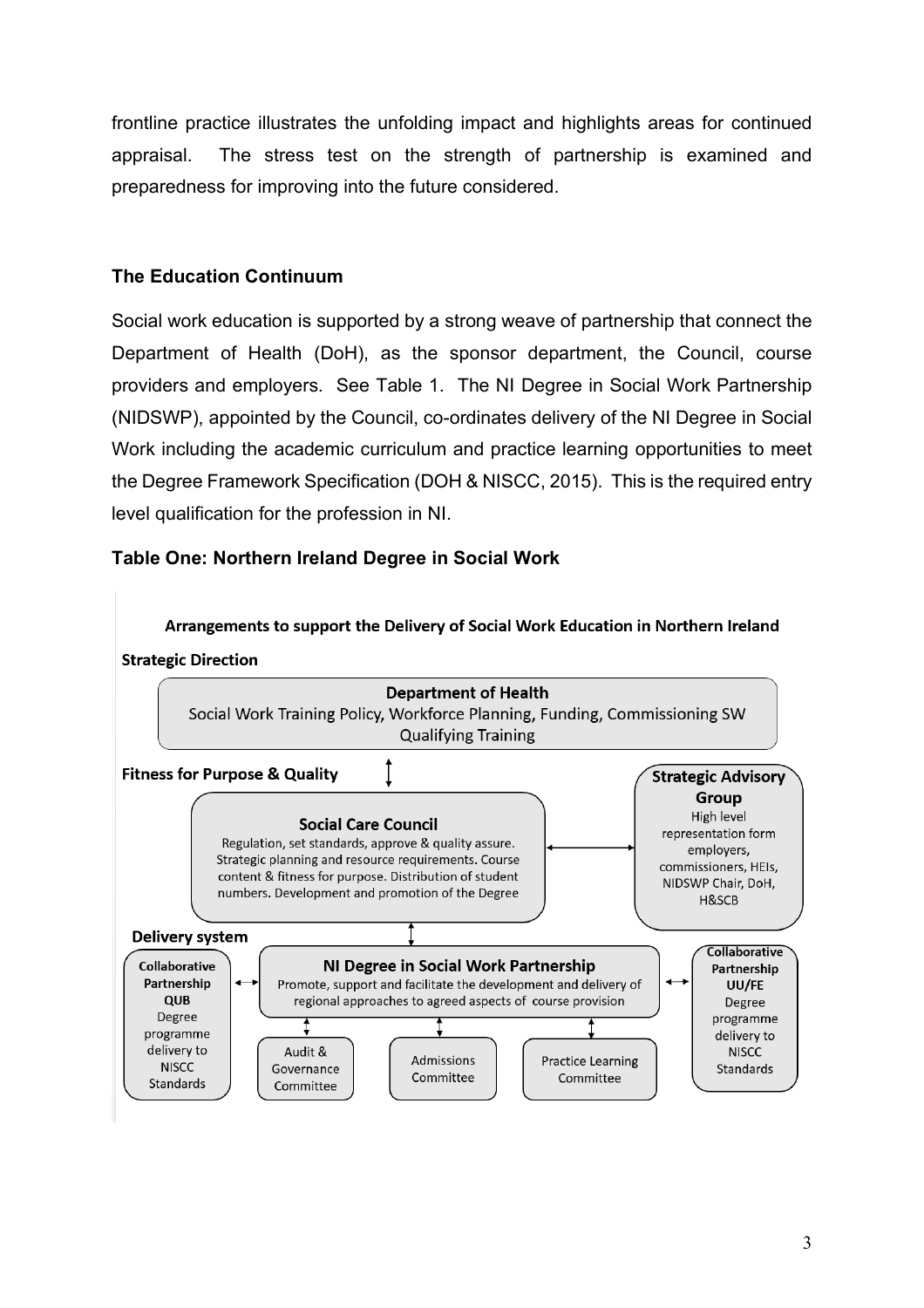A compulsory Assessed Year in Employment (AYE) recognises that newly qualified social workers (NQSW) require additional support and supervision at this formative stage (Croisdale-Appleby, 2014; Bates, Immins, Parker, Keen, Rutter, Brown & Zsigo, 2010; Moorhead, Manthorpe & Baginsky, 2019). The AYE is challenging as NQSWs experience an increased, albeit protected, volume and complexity of work (Carpenter, Shardlow, Patsios & Wood, 2013; NISCC, 2019b). Flexibility of support beyond induction, with space for reflexivity is essential to professional identity and resilience (Kearns & McArdle, 2012).

Importantly, the AYE is not the final step in the learning journey. Like most regulated professions, social workers are required to continue their professional development (CPD) to maintain their registration. What is unique in NI is that the regulator, as an awarding body, provides a professional framework for CPD: Professional in Practice (PiP), and requires all registrants in their first cycle of registration to engage with the framework. 2

The construct of professional competence provides the social worker, their employer, and those tasked with governance, with a benchmark of safe and effective practice. The interdependence of academic and practice-based learning within PiP creates an imperative to work collaboratively and a partnership model is once more to the fore. Routes to achievement are flexible, adaptive and accessible to all social work roles and sectors, meeting developmental career objectives and are developed, delivered and managed, in partnership. Thus social workers across the career spectrum have the opportunity to demonstrate knowlege acquistion and evidence-informed practice, benchmarked against both post graduate academic and post qualifying professional standards.

The spectrum of social work education aims to support social workers to work with challenge, change and complexity across individual, family, community, societal and global contexts. An unprecedented test to the profession's resolve and resilence came early in 2020 with the appearance of the coronavirus, COVID-19.

<sup>&</sup>lt;sup>2</sup> Social workers in the first three year period of registration following successful completion of the Assessed Year in Employment shall complete a minimum of two requirements of the Northern Ireland Consolidation Award within the period of registration; (Registration Rules, Northern Ireland Social Care Council, 2017)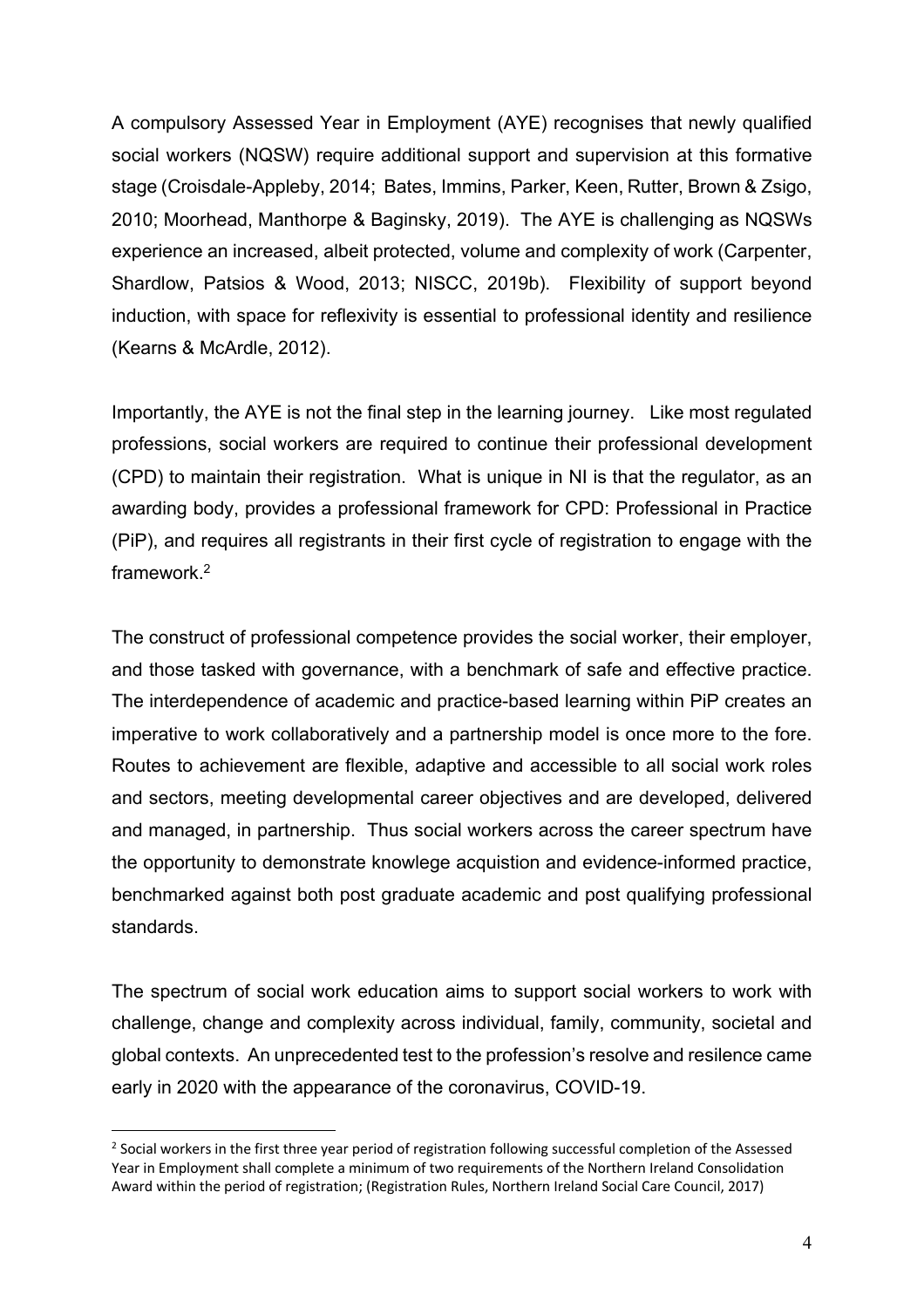#### **The Pandemic**

In January 2020 approximately 335 students on the NI Degree in Social Work began PLOs across NI. More than 70% (N=253) were in their final year.

Commencement of the PLO coincided with identification of a new coronavirus by the World Health Organisation (WHO) in early January<sup>3</sup>. Four weeks later WHO declared the outbreak as a Public Health Emergency of International Concern. Governments were advised to prepare for global spread of Covid-19 (Scally, Jacobson & Kamran, 2020). The rapid and devastating spread across the world saw NI sit in an awkward juxtaposition for decision making by the UK and Irish governments based on its politics and geography. Sporting, religious and cultural activities responded early and closed down. Public services, including higher education continued as normal with the need for contingency arrangements becoming evident. The HSC prepared to protect its acute care provision from being overwhelmed. Social workers prepared to support individuals, families and communities to cope with the impact of restriction, isolation and loss.

The NIDSWP initiated contingency planning with its members prior to a public holiday weekend<sup>4</sup>. The HSC had commenced surge planning in preparation for a 'worst-case scenario' which included a significant proportion of the social work workforce being unavailable for work. As the government introduced plans to enable medical and nursing graduates to enter the workforce early the social work profession was asked to respond. The pace of decision making required, in response to this unprecedented situation, had the potential to undermine the delicate ecosystem of the partnership arrangements.

The NI Chief Social Work Officer at the DoH approved a decision to withdraw social work students from practice learning on 18<sup>th</sup> March and to work towards completing their degree some two months early to facilitate entry to the workforce. Any decision taken in a crisis that impacts on an interconnected system is liable to have unintended consequences. The role of the NIDSWP in coordinating the delivery of social work

<sup>3</sup> World Health Organisation reported a novel coronavirus, 09/01/2020

<sup>&</sup>lt;sup>4</sup> 17<sup>th</sup> March, St Patrick's Day Public Holiday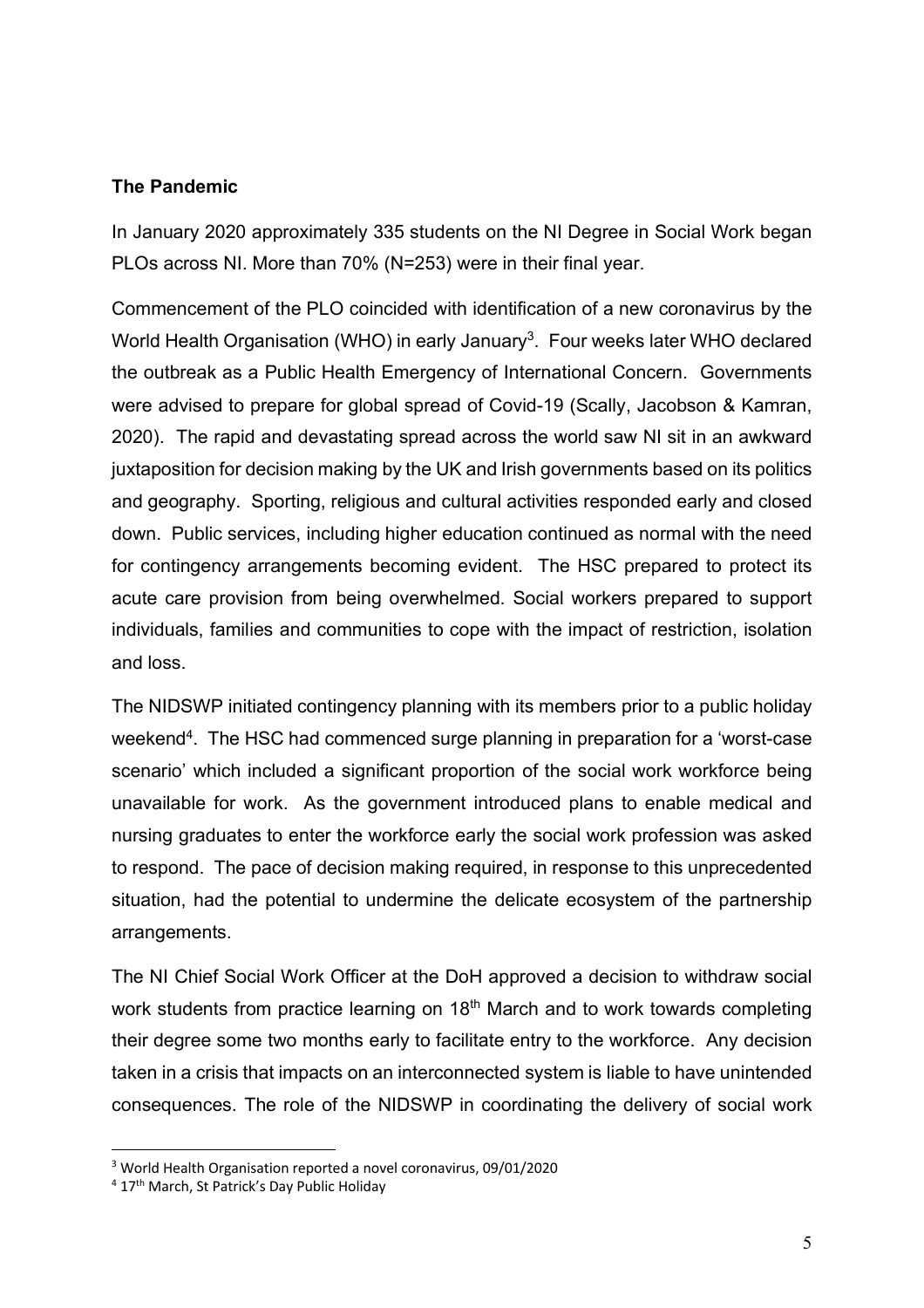education along with the Council's model of regulation has supported a democratic style of leadership. While the Council holds approval and regulatory functions the authority for decision making sat largely within the partnership. In light of the impending crisis it was more difficult to consult with NIDSWP members in the usual way and the regulatory approach described above needed to flex temporarily and adopt a more directive style. Most NIDSWP partners are familiar with business continunity planning and had their own plans in place. This process had not extended to the partnership arrangements, nor had there been prememptive discussion about how the partnership would operate in a situation where normal business was challenged. Learning from this has helped to inform planning for a potential second surge. Contingency measures have been agreed including weekly meetings to deal with practice learning issues as they arise.

While the decision to end practice learning created discomfort for the decision makers and partnership members, the strength of cohesion was evident in working together to maintain professional and academic standards. Revised assessments and submission dates were agreed and exam boards brought forward. As students are required to register with the Council, advance planning enabled transfer to the social work part of the register within 48 hours of university exam board results being confirmed, meaning they could enter the workforce as qualified social workers immediately.

#### **Impact on Social Work Students and AYE Social Workers**

NQSWs entered workplaces that had implemented emergency measures due to Covid-19. Much of ordinary business had been stood down, many managers and frontline social workers were redeployed or self-isolating due to pre-existing health conditions as per government guidance, leaving teams depleted and working very differently to their norm. With PLOs for the 2020 cohort ending abruptly, and consequent 'fast tracking' as NQSWs, employers looked for ways in which they could support this new cohort of staff. At this time of flux, it was important to create an arena of safety, support and reflexivity whilst ensuring accountability and upholding standards.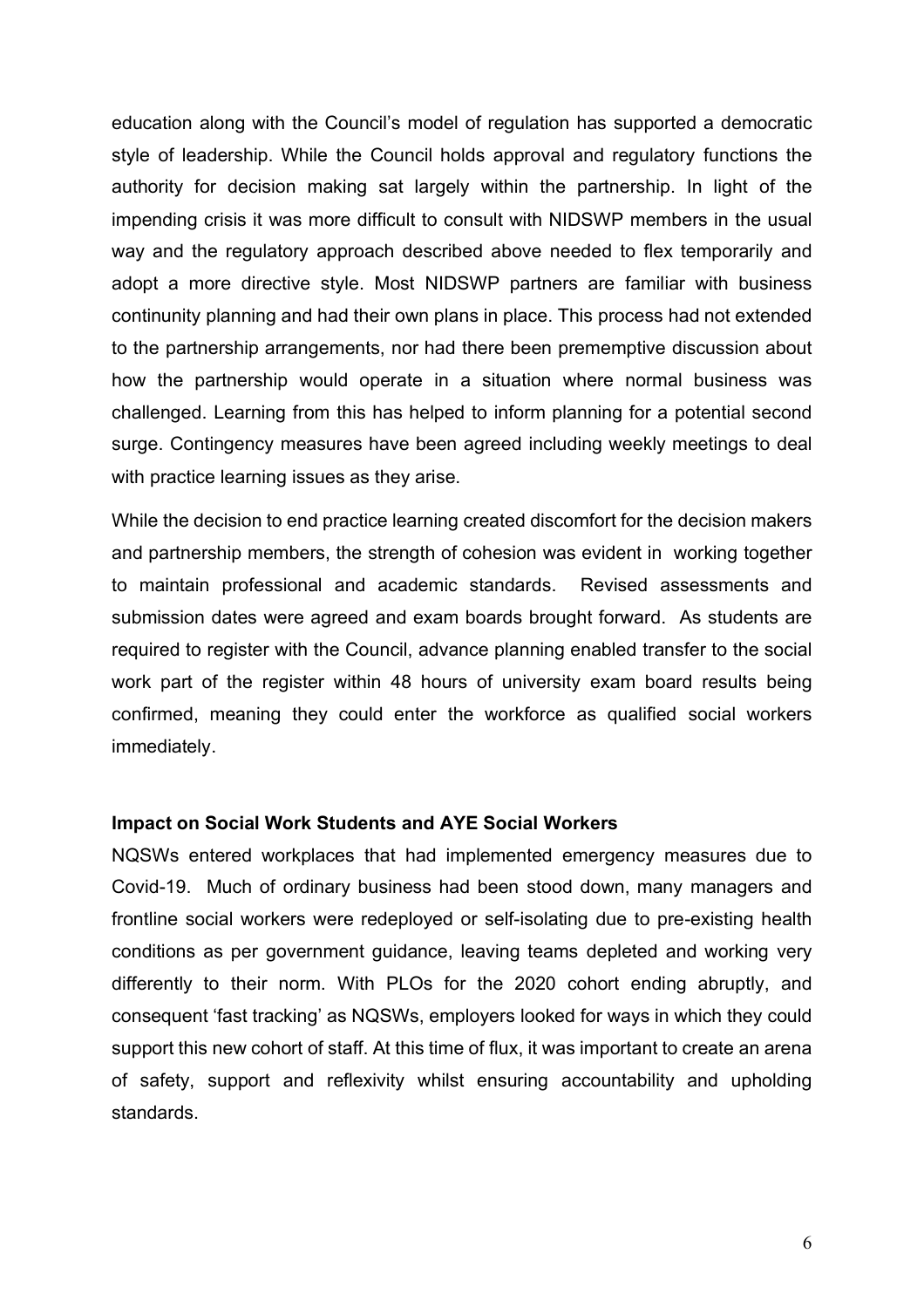Whilst the frontline is bolstered by this 'fast tracked' generation of professionals, this has not been without its challenges and the need for innovative solutions. The main challenge was ensuring accountability and maintaining quality, effective services whilst providing support to new recruits who had been students in preceding weeks. What was being asked of them was extraordinary and effective mentoring, support and induction were crucial . Due to Covid-19 and the ensuing depletion of teams, this could not be left solely to managers under strain who ordinarily supervise, mentor and assess their AYE staff. In response to this challenge, the Southern Health and Social Care Trust led in developing a regional protocol. This protocol had 3 phases: appointing students to lower grade posts until qualification; Learning and Development Teams (L&D) mentored, complementing supervisory functions of the line manager; a system for accountability.

The protocol empowered L&D to use their experience of enabling and supporting staff. Mentors addressed gaps in knowledge and skills to ensure the requisite standard had been reached. The protocol supported mediation between the individual and the organisation. A three-way supervisory contract was used for professional supervision and line management accountability. Upon ratification of results and conferment of qualification, many NQSWs were appointed to professional social work posts and commencement of AYE. L&D further supported line managers by providing fortnightly supervision in accordance with the Council's guidance.<sup>5</sup> With best endeavor for regional consistency, implementation has been modified to suit individual organisations. Learning highlights the need for contingency planning for surges and review of the protocol. Partnership already provides the mechanism for this (See Table 1). The Strategic Advisory Group is already configured to advise on strategic direction for qualifying and post-qualifying education, policy and provision and will review and plan in light of specific Covid-19-related issues. Decisions made in this forum will cascade, as 'normal', to both educational and practice contexts.

Governance was a challenge in implementing the protocol, whilst operational managers appreciated support from L&D, lines of accountability had to be assured.

<sup>&</sup>lt;sup>5</sup> Assessed Year in Employment Guidance for Registrants and their Employers, 2015, NISCC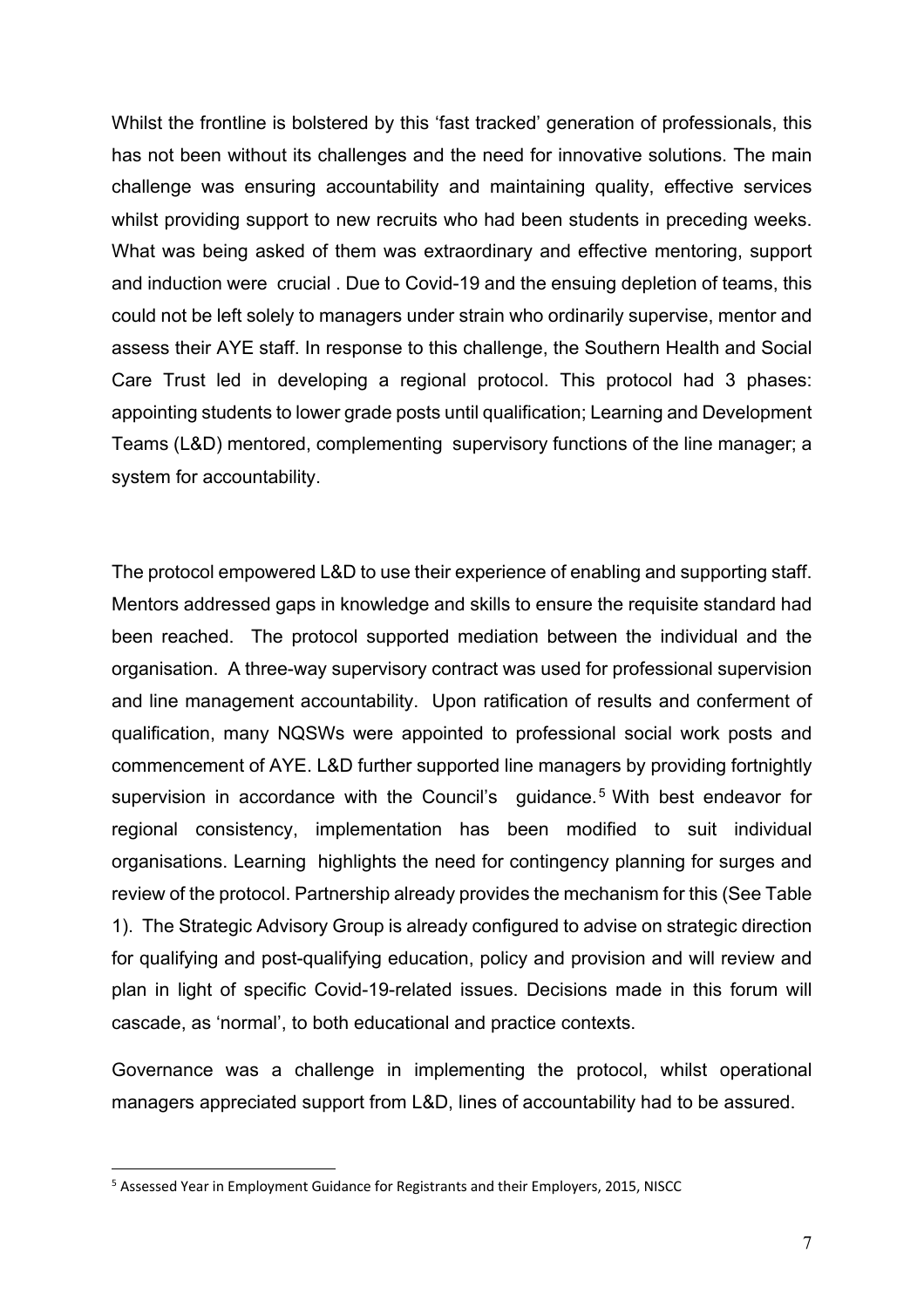As practice teachers, L&D had a wealth of experience in relation to supervising across directorates and operational managers provided supervison on a rotational basis with clear lines of communication established between operational managers, professional supervisors and L&D mentors. Collaboration with universities helped to identify the initial learning needs of this new AYE workforce. Individual student transcripts were completed by tutors and mentors anticipated knowledge and skill gaps, targeted developmental needs and maximised support. The new climate brought new challenges where face to face induction was not possible. Mentors responded creatively by using videos to introduce the directorates, moving induction online and providing additional devised information/tutorials/supervisory sessions. For example, NQSW's in mental health had a series of introductory training adapted from full day training to 4 shorter sessions facilitated in a virtual learning environment with opportunity to discuss their learning with mentors and supervisors.

Concerns about specific gaps in knowledge acquisition and application to practice due to PLO's finishing early were also addressed; e.g. in one Trust, training on safeguarding, normally gained during the final PLO, was successfully delivered online with opportunities to shadow safeguarding leads and input into safeguarding processes.

A related challenge was L&D need for rapid learning of technologies and associated communication skills (Bowser, 2020). This created additional complexity, and for some, increased anxiety. IT departments responded quickly and effectively in ensuring that systems were fit for purpose and training support provided. Trial and error, with an opportunity for discussion and reflection, has been essential in adapting and delivering training sessions virtually. Review of all approaches to learning will be important in moving forward.

Entering the workforce in a time of flux has emphasised the importance of reflection for all with ethical dilemmas creating opportunity for debate. An example raised by NQSWs was where face to face visits were replaced with videocall/telephone with potential impact on relationship building and gaining meaningful consent. Governance and confidentiality issues were also highlighted. Innovation was essential in meeting these challenges and in one Trust, this led to the development of a guidance booklet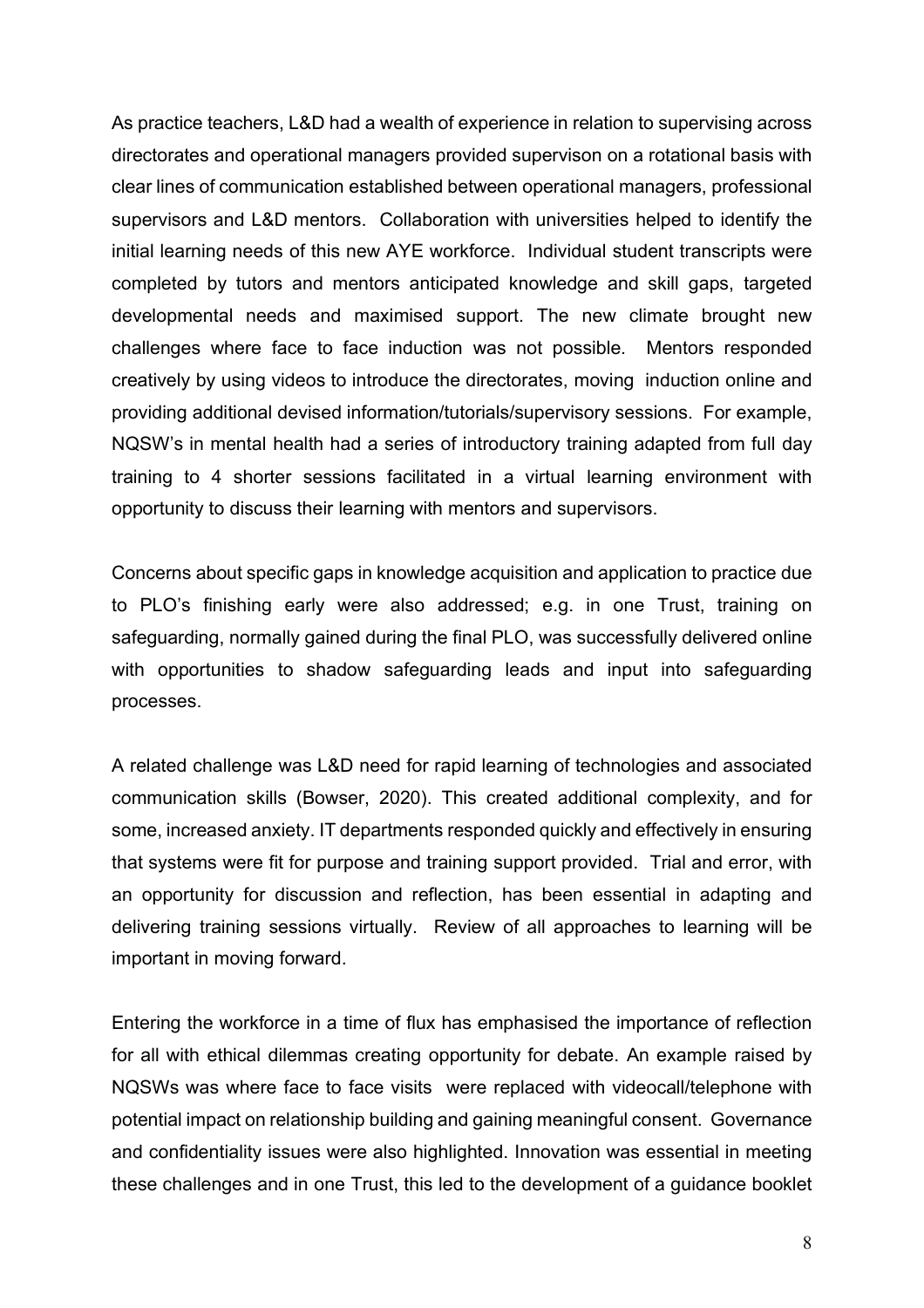entitled 'Social Work at a Social Distance' (SHSCT, 2020). Partnership arrangements will be used to share the resource on a regional basis.

Croisdale-Appleby (2014) described the first year in practice as "*the most formative part"* of the journey of professional development for social workers (pg. 16). The challenge of providing a supportive learning environment for NQSWs in the context of increasing operational demand is significant (Bates et al., 2010). The 2019 Review of the Degree in Social Work (NISCC, 2019b) noted a variation in assessment of confidence in decision making and autonomy between practice teachers, working with soon to qualify students, and first line managers, working with NQSWs. The review concluded that, "*the profession has not yet achieved a shared understanding about what can be expected of a social worker at qualifying level and then built upon within a framework for continuous professional development"* (pg. 21). The revised expectations of this cohort as a result of the COVID-19 experience, together with increased levels of support and mentoring, may create a shift in the axis of expectation of NQSWs in the future.

#### **Impact on Social Workers and PiP Framework**

From a perspective of self-care it is anticipated the 2020 'fast-tracked' NQSWs will require additional support in terms of the reflexive concepts of well-being and resilience. It is reported that the impact of Covid-19, even on 'experienced' social workers, has been immense as rapid adaptation to social distancing measures and workforce shortages alongside personal safety concerns has been required (Allen, 2020; BASW, 2020). The post-qualifying PiP framework, due to the nature of the partnership with education providers and employers, is accessible and flexible and can readily embrace the additional longer term, and possibly more complex needs of *all* social workers incorporating a salutonogenetic approach (Antonovsky, 1979). However, we must consider the possibility that the 2020 cohort, as a result of their personal developmental pathways and response to Covid-19 related experiences, may actually develop an enhanced resilience and adaptability (Walsh, 2006; Theron, 2016; Van Breda, 2018). In August 2020 the Chief Social Work Officer, in congratulating 171 social workers on receiving their PiP Awards at a virtual online ceremony, paid tribute to their commitment to professional development during the pandemic: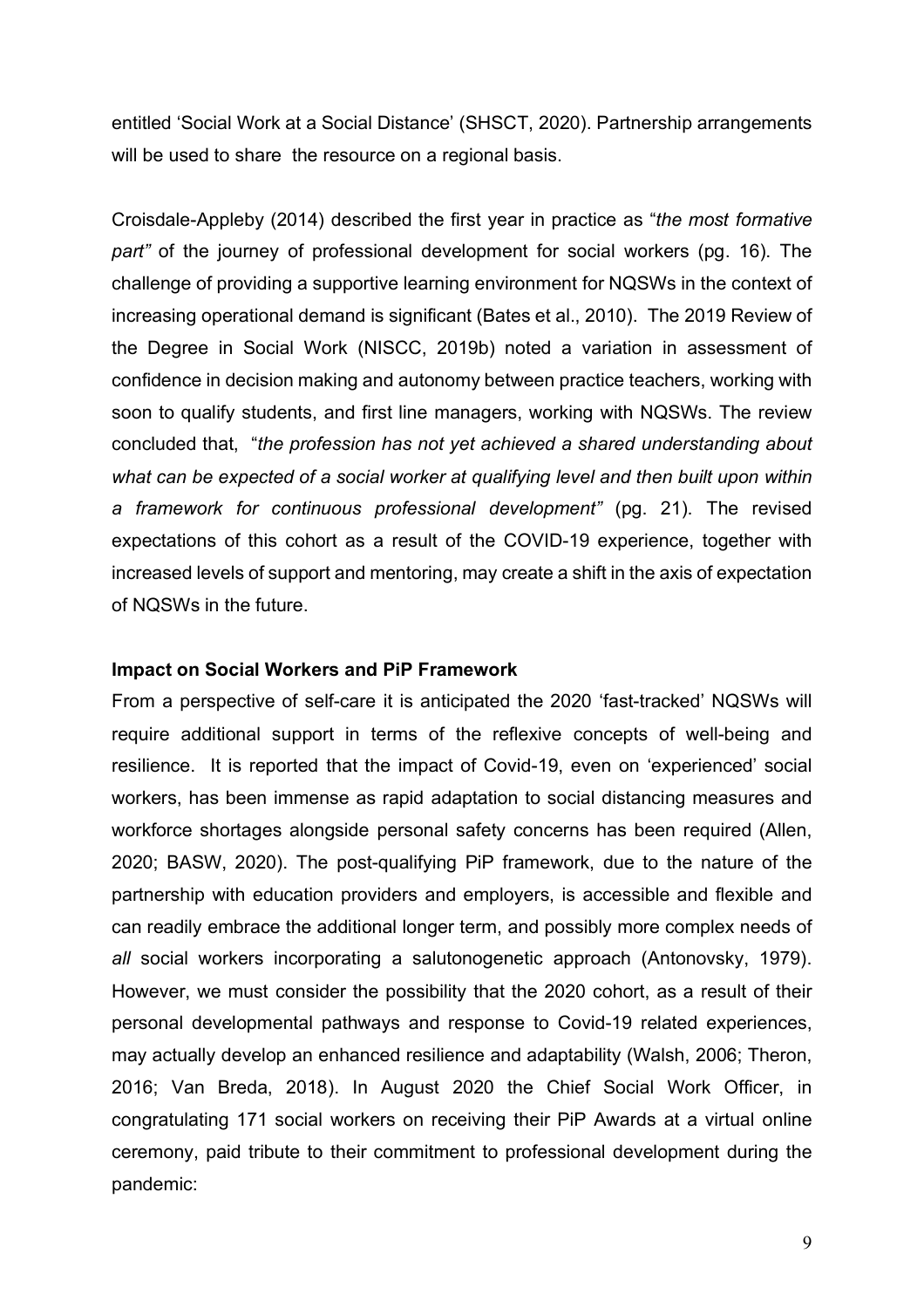"It's a real testament to social workers' resilience and determination to care for people, to see how they've managed to adapt to all of this….Wanting to improve your practice is probably one of the greatest ways to demonstrate respect to the people you work with, in whatever setting you are."<sup>6</sup>

This sentiment resonates with research which documents that social workers in NI, through their practice, both during and since, 'The Troubles' have a recorded history of responding at times of crisis (Duffy, Campbell & Tosone, 2019a, 2019b; Pinkerton, 2004). This aspect of response in the face of adversity may be worth further attention. In NI there is, however, the knowledge and confidence that the PiP framework will be there to provide any additional scaffolding required for the current cohort of social workers. The unmet learning needs originally identified from the supervising practice teachers (2020), picked up then by employers during the bespoke AYE (2020/21), will be reviewed and reassessed as these workers move through their PiP journey (2021/22).

#### **Conclusion**

As Covid-19 restrictions progressed at a fast pace across NI, timely decisions ensured 211 early-finishing social work students could join the frontline with the necessary support and accountability to the organisations and service users with whom they would be working. The regulatory framework, supported by partnership arrangements, ensured that qualifying education equipped students to enter the profession as competent NQSWs. The compulsory AYE linked to registration, provided reassurance that any unmet learning needs will find an environment of support, supervision and continuing education (NISCC, 2015; Croisdale-Appleby, 2014).

The pandemic has tested the education/training arrangements and social work partnerships in NI. It is apparent that the continuum from qualifying to post-qualifying is robust, yet sufficiently flexible, to accommodate the changing learning and development demands of social work in such circumstances. The partnership arrangements, always valued, have come again to the fore through a trusted, well-

<sup>&</sup>lt;sup>6</sup> Professional in Practice Virtual Award Ceremony 3<sup>rd</sup> August 2020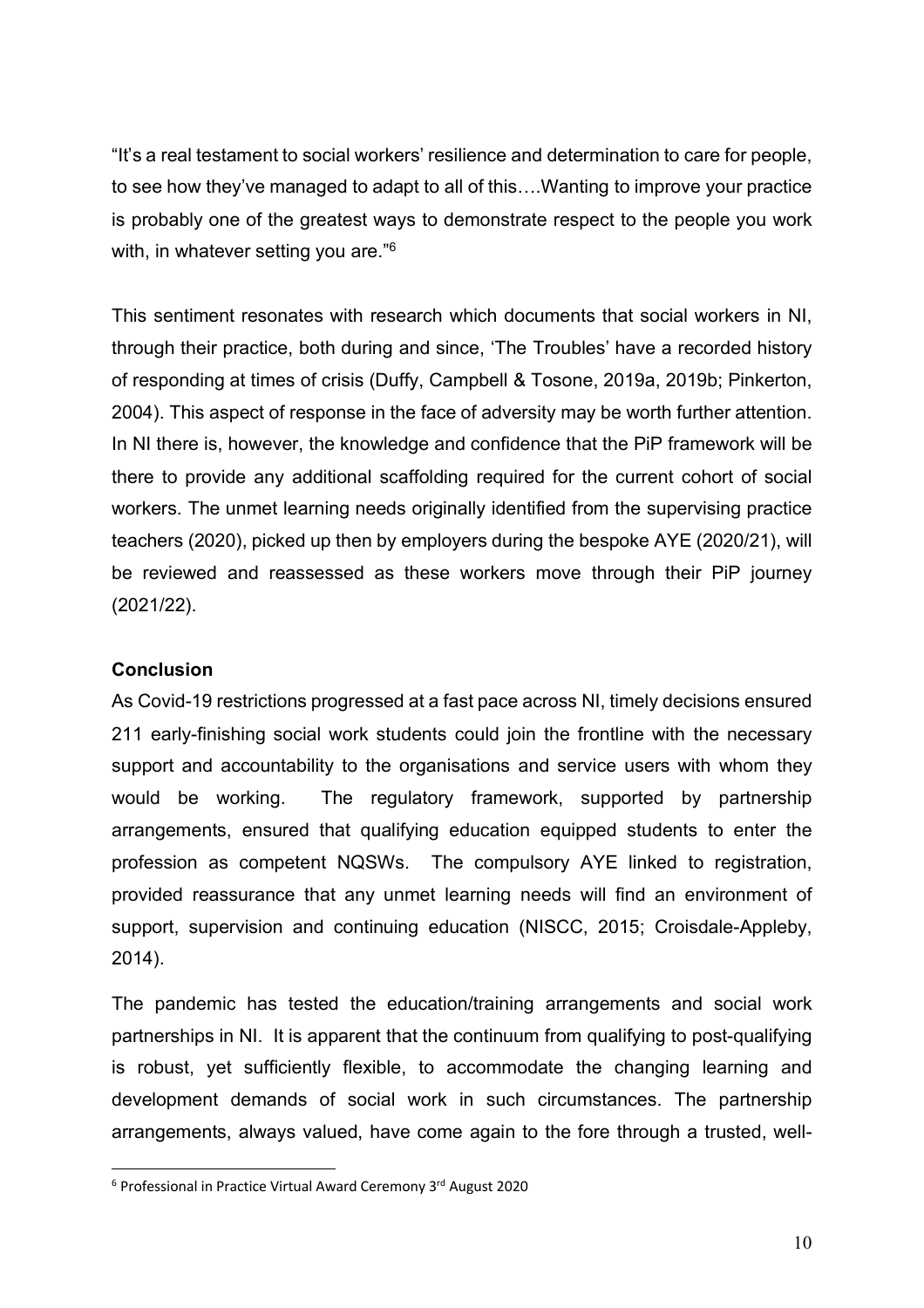trodden pathway of communication, support and creativity in meeting the shared common goal of ensuring safe and effective services for people, whilst at the same time, ensuring the well-being of social workers now and throughout their careers. The 2020 NQSWs will have experienced more challenges than most, it is hoped their practice will in some measure profit from this time of crisis, challenge, increased reflection and need for flexibility and adaptation.

The imperative to capture this chapter and learn is critical if education and training across the professional spectrum is to support the development of confident, competent and compassionate social workers. Covid-19 has accentuated the need to develop a workforce who will promote social change and empower people to meet life's challenges and enhance their wellbeing. $<sup>7</sup>$  The partnerships that lead and support</sup> education and training, alongside people who use social work services, and the registered social workers, must apply their creativity and ingenuity to reflection, learning and continuous improvement as we emerge from this global emergency caused by COVID-19.

 $7$  Taken from the Internal Federation of Social Work global definition of social work, www.ifsw.org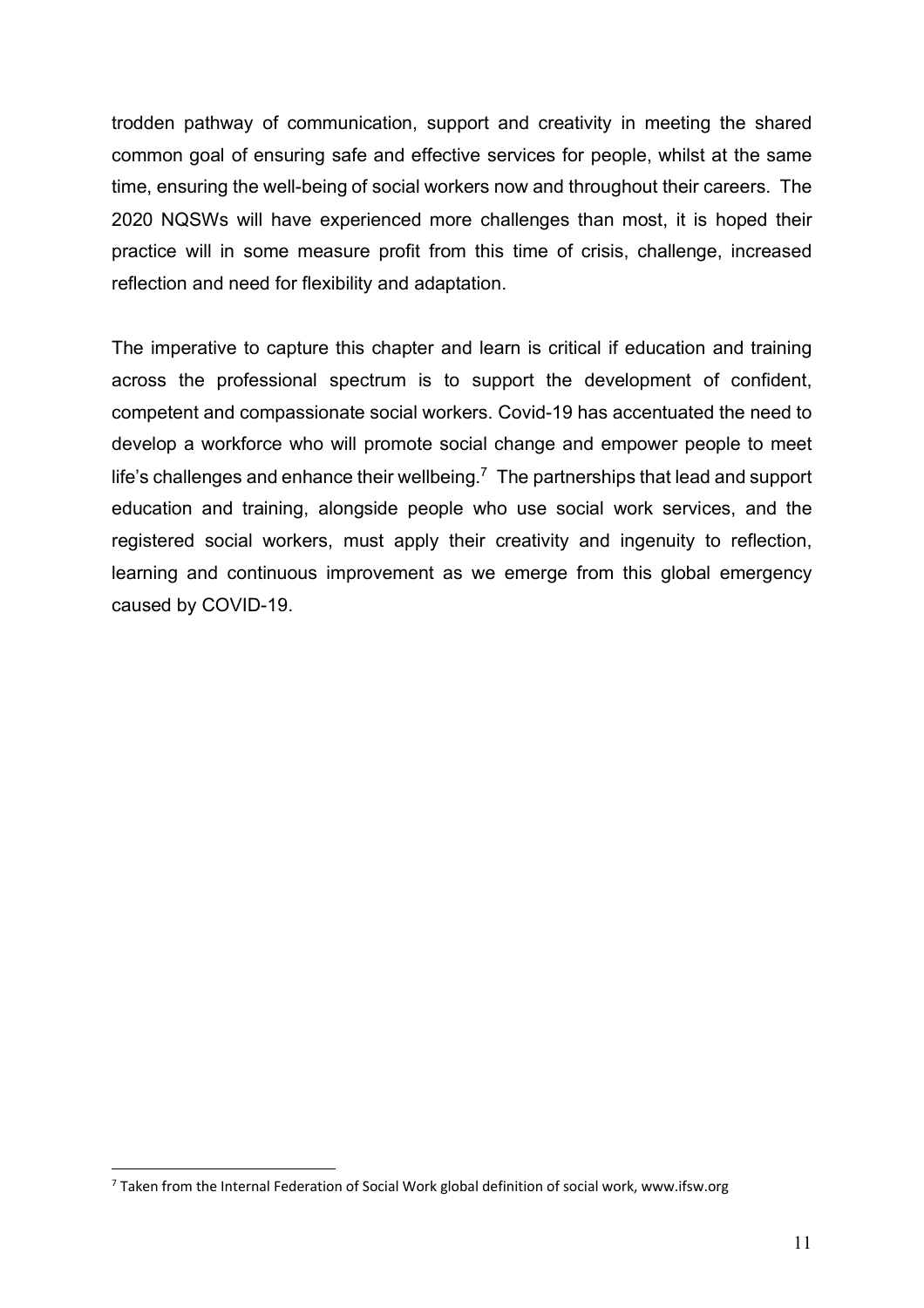#### **References**

Allen, R. (2020, June 24). Four ways the Covid-19 crisis will transform UK social work. The Guardian. Retrieved from https://www.theguardian.com/society/2020/jun/24/covid-19-crisis-transform-socialwork

Antonovsky, A. (1979). *Health, stress and coping*. San Francisco: JosseyBass.

BASW (2020). The role of social workers in a pandemic and its aftermath: learning from Covid-19. Retrieved from https://www.basw.co.uk/role-social-workerspandemic-and-its-aftermath-learning-covid-19

BBC News (2020, June 18). Coronavirus: First case confirmed in Northern Ireland by Public Health Agency, 27/2/2020. Retrieved from https://www.bbc.co.uk/news/uknorthern-ireland-51665704

Bamford, D. (1996). Partnership in social work education: A Northern Irish experience. *International Journal of Educational Management*, 10, 21-29. DOI: 10, 1108/09513549610115073

Bates, N., Immins, T., Parker, J., Keen, S., Rutter,L., Brown,K. and Zsigo, S. (2010). 'Baptism of Fire': The first year in the life of a newly qualified social worker. *Social Work Education,* 29, 152-170. DOI: 10.1080/02615470902856697

Bowser, A. (2020). A pandemic perspective from Northern Ireland, *SW2020 under Covid-19*, 5. Retrieved from https://sw2020covid19.group.shef.ac.uk/2020/07/14/apandemic-perspective-from-northern-ireland/

Carpenter, J., Shardlow, MS., Patsios, D., Wood, M. ( 2013). Developing the competence and confidence of newly qualified child and family social workers in England: Outcomes of a national programme*. The British Journal of Social Work,* 45, 153-176. DOI: 10.1093/bjsw/bct106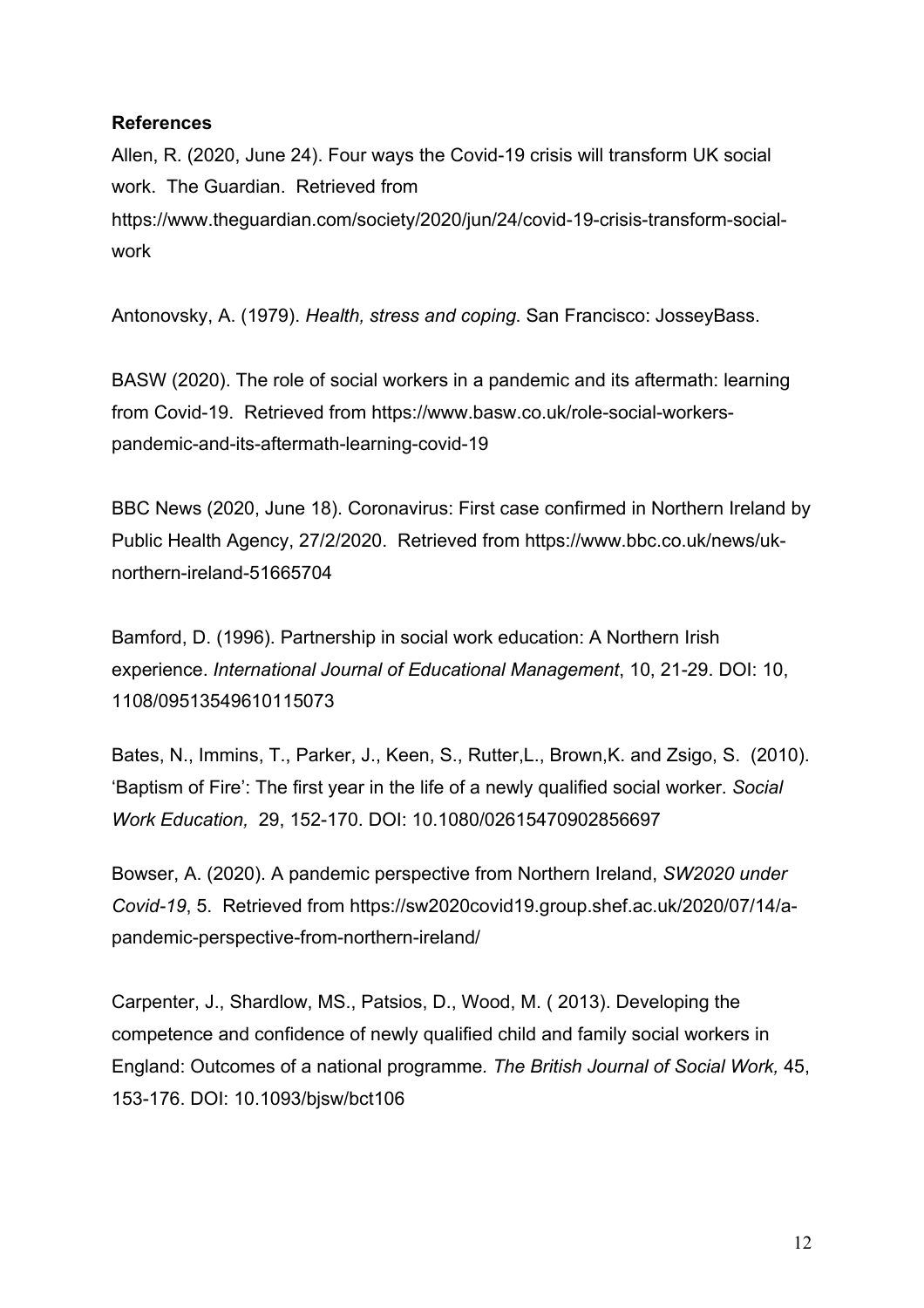Croisdale-Appleby, D. (2014). *Re-visioning social work education: an independent review*. Retrieved from https://www.gov.uk/government/uploads/system/uploads/attachment\_data/file/28578 8/DCA\_Accessible.pdf

DOH & NISCC (2015). NI Framework Specification for Degree in Social Work. Retrieved from https://niscc.info/storage/resources/20151020\_niframeworkspecificationfv\_published sept2014\_amendedoct2015\_jh.pdf

DoH (2019). A Learning and Improvement Strategy for Social Workers and Social Care Workers, 2019-2027. Retrieved from https://www.healthni.gov.uk/sites/default/files/publications/dhssps/social-work-strategy.pdf

Duffy, J., Campbell, J. & Tosone, C. (2019a). Voices of social work through the troubles. Workshop 21 November 2019 Belfast: BASW NI and NI Social Care Council.

Duffy, J., Campbell,, J. & Tosone, C. (2019b) International perspectives on social work and political conflict. London: Routledge. DOI:https://doi.org/10.4324/9781315150833

Kearns, S., & McArdle, K. (2012). 'Doing it Right': Accessing the narratives of identity of newly qualified social workers through the lens of resilience: 'I am, I have, I can'. *Child and Family Social Work,* 17, 385-394. DOI: 10.1111/j.1365-2206.2011.00792.x

Moorhead,B., Manthorpe, J, and Baginsky, M. (2019). An examination of support and development mechanisms for newly qualified social workers across the UK: Implications for Australian social work practice. *Social Work in Action, 32,* 145-159. DOI: 10.1080/09503153.2019.1660314

NISCC (2012). Rules for approval of the degree in social work. Retrieved from https://niscc.info/storage/resources/2012jan\_nisccrulesapprovaldegreesw\_afmck.pdf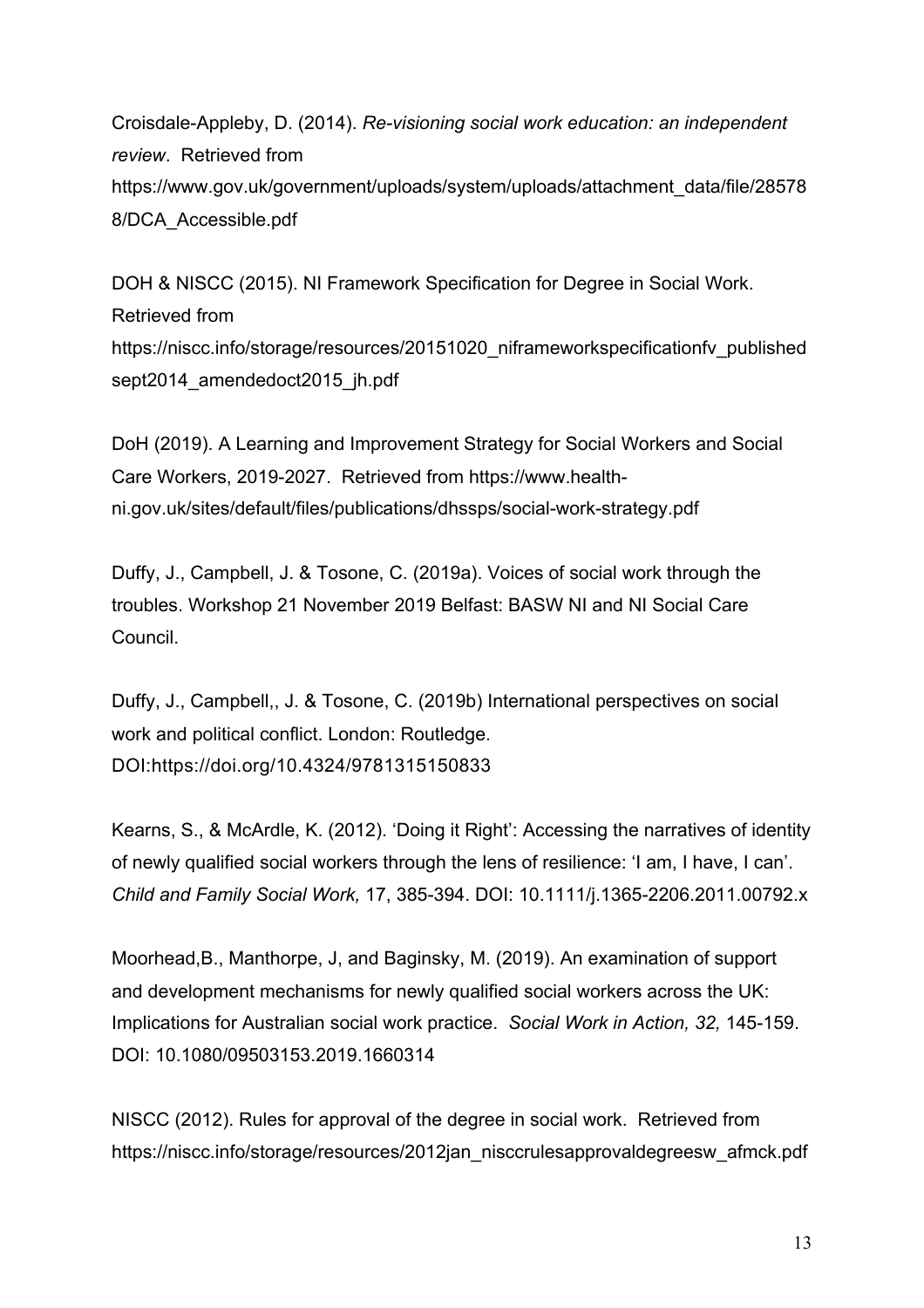NISCC (2015). The assessed year in employment. Retrieved from https://niscc.info/assessed-year-in-employment-aye

NISCC (2019a). Standards of conduct and practice for social work students. Retrieved from https://niscc.info/storage/resources/standards-of-conduct-andpractice-for-social-work-students-2019.pdf

NISCC (2019b). Review of the degree in social work. Retrieved from https://niscc.info/storage/resources/review-of-the-degree-in-social-work-roc-270819- 1.pdf

NISCC (2020). Rules for approval of post qualifying education and training for social workers and the recognition of the attainment of standards of proficiency. Retrieved from https://niscc.info/storage/resources/1206\_pq\_rules\_apppoval.pdf

Pinkerton, J. (2003). Social work and the 'Troubles' in Northern Ireland: Reconfiguring occupational space. In B. Littlechild & K. Lyons (Eds), *Locating the occupational space for social work: International perspectives*. (pp. 23-29). London: Venture Press.

Scally, G., Jacobson, B. & Kamran, A. (2020). The UK's public health response to covid-19: Too little, too late, too flawed. Editorial, *BMJ*; 369:m1932 Retrieved from:

https://www.bmj.com/content/369/bmj.m1932

SHSCT (2020). Social work from a social distance. Southern Health & Social Care Trust, Armagh. N.Ireland.

Theron, L.C. (2016). Toward a culturally and contextually sensitive understanding of resilience: Privileging the voices of black, South African young people. *Journal of Adolescent Research*, 31, 635-670. DOI: 10.1177/0743558415600072

Van Breda, A. D. (2018). A critical review of resilience theory and its relevance to social work. *Social Work*, 54 (1), 1-18. DOI: 10.15270/54-1-611.